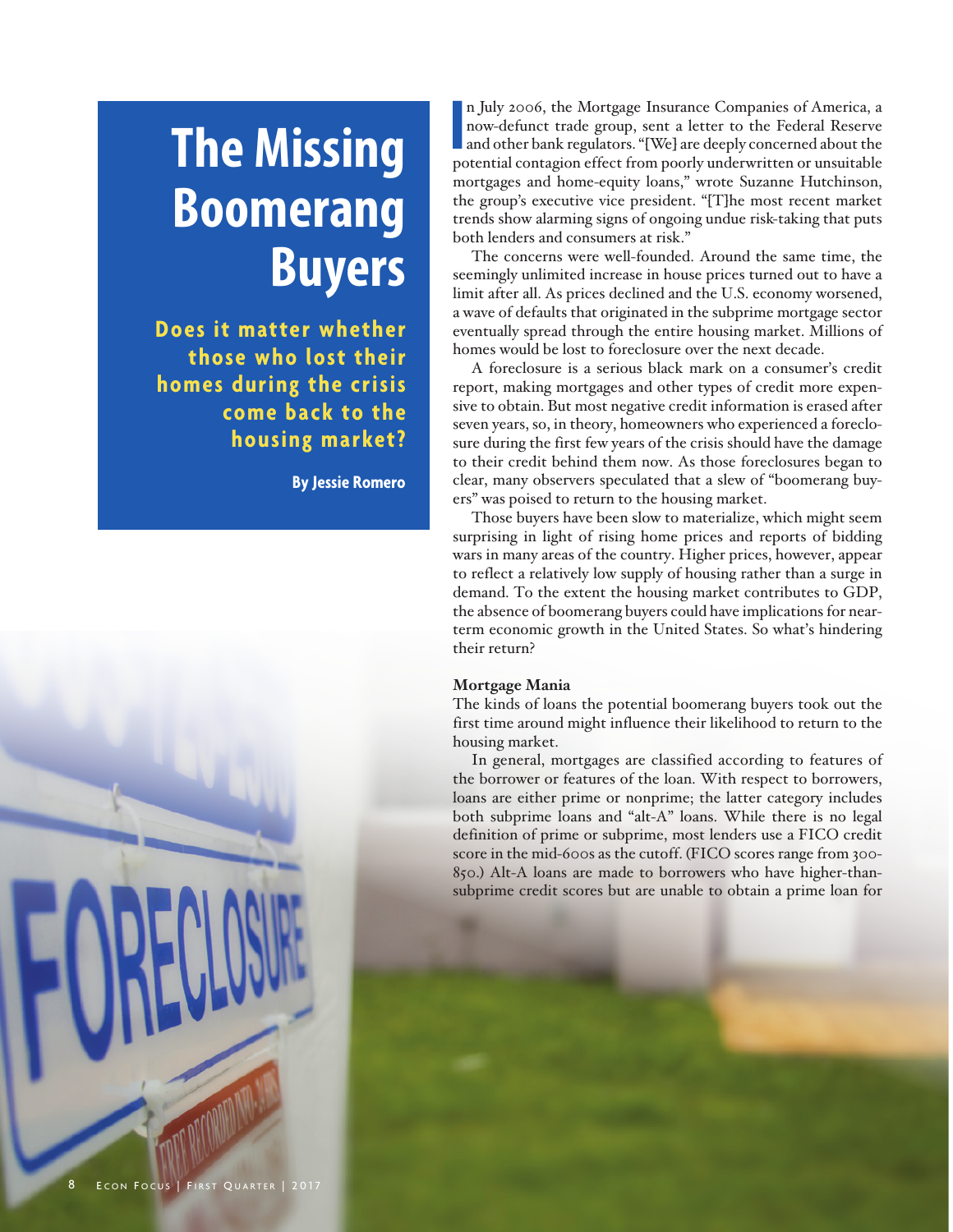other reasons, such as a high debt-to-income ratio or an inability (or unwillingness) to document their income.

With respect to loan features, loans are either traditional or nontraditional. In general, a traditional mortgage is any product that does not allow the borrower to defer repaying interest or principal. Nontraditional mortgages include products with negative amortization, interest-only payment options, balloon payments, or little to no down payment, among other characteristics. While not all nontraditional mortgages are nonprime and vice versa, there is significant overlap between the two categories.

Mortgage lending increased dramatically beginning around 2000; outstanding residential mortgage debt grew from 48 percent of GDP to 75 percent by the end of 2006. As a share of personal income, mortgage debt grew from 56 percent to 91 percent over the same period. Prior to 2000, it took more than two decades for the shares to increase by a similar proportion. (See chart.) At the same time debt was increasing, there was a marked shift in the composition of loans. In the late 1990s, between 10 percent and 15 percent of mortgage originations, including both purchase and refinance loans, were nonprime; the share grew to nearly 40 percent by 2006. (Subprime loans made up about three-quarters of nonprime loans in the early 2000s, and the share fell to roughly 60 percent after 2003.) Between 2004 and 2007, the share of nontraditional mortgages nearly tripled, from 12.5 percent of originations to 35.1 percent, according to the industry publication *Inside Mortgage Finance*. These loans were taken out by borrowers from all demographic groups, but a number of researchers have documented that black and Hispanic borrowers were more likely to receive higher-cost or nontraditional loans, even after controlling for characteristics such as income and credit score.

Anecdotally, much of the rise in mortgage lending was driven by people buying second homes for vacation or retirement or by speculators who intended to renovate and quickly "flip" the homes. But the role of investors is uncertain, in part because they are difficult to identify accurately in the data. Investors might have an incentive to lie about their occupancy status on their mortgage applications in order to receive more favorable terms, and research suggests such misrepresentation was widespread during the housing boom. Studies that rely on self-reported occupancy status thus are likely to understate the number of investors.

In a 2011 paper, Andrew Haughwout, Donghoon Lee, Joseph Tracy, and Wilbert van der Klaauw of the New York Fed identified investors based on the number of first-lien mortgages an individual held. The authors found that in 2000, investors accounted for about 20 percent of the dollar value of purchase loans. By 2006, investors accounted for 35 percent of the value and as much as 45 percent in Arizona, California, Florida, and Nevada (widely referred to as the "sand states"). The authors also found that investors were more likely to take out nonprime

## **U.S. Outstanding Mortgage Debt**



NOTE: Mortgage debt outstanding on one-to-four family residences. Shaded areas denote recessions. SOURCE: Bureau of Economic Analysis and Board of Governors/Federal Reserve Economic Data (FRED)



SOURCE: Mortgage Bankers Association/Haver Analytics

and nontraditional mortgages in order to increase their leverage and potentially amplify their returns.

#### **Who Lost Their Homes**

The long spiral of mortgage defaults and price declines began in 2006. By early 2012, house prices nationally had fallen nearly 30 percent and as much as 60 percent in the sand states. Between 2007 and 2014, more than 12.8 million homes entered the foreclosure process — roughly 29 percent of all homes with a mortgage. At the peak of foreclosures in 2009, more than 650,000 homes, 1.5 percent of those with a mortgage, entered foreclosure in a single quarter. (See chart.) Because many foreclosure filings during the crisis took months or even years to process, it's difficult to calculate the share that actually resulted in a completed foreclosure (that is, a sale at auction or repossession by the lender). But between 2007 and 2016, there were nearly 7.8 million completed foreclosures, according to data from CoreLogic, a housing analysis group. Other outcomes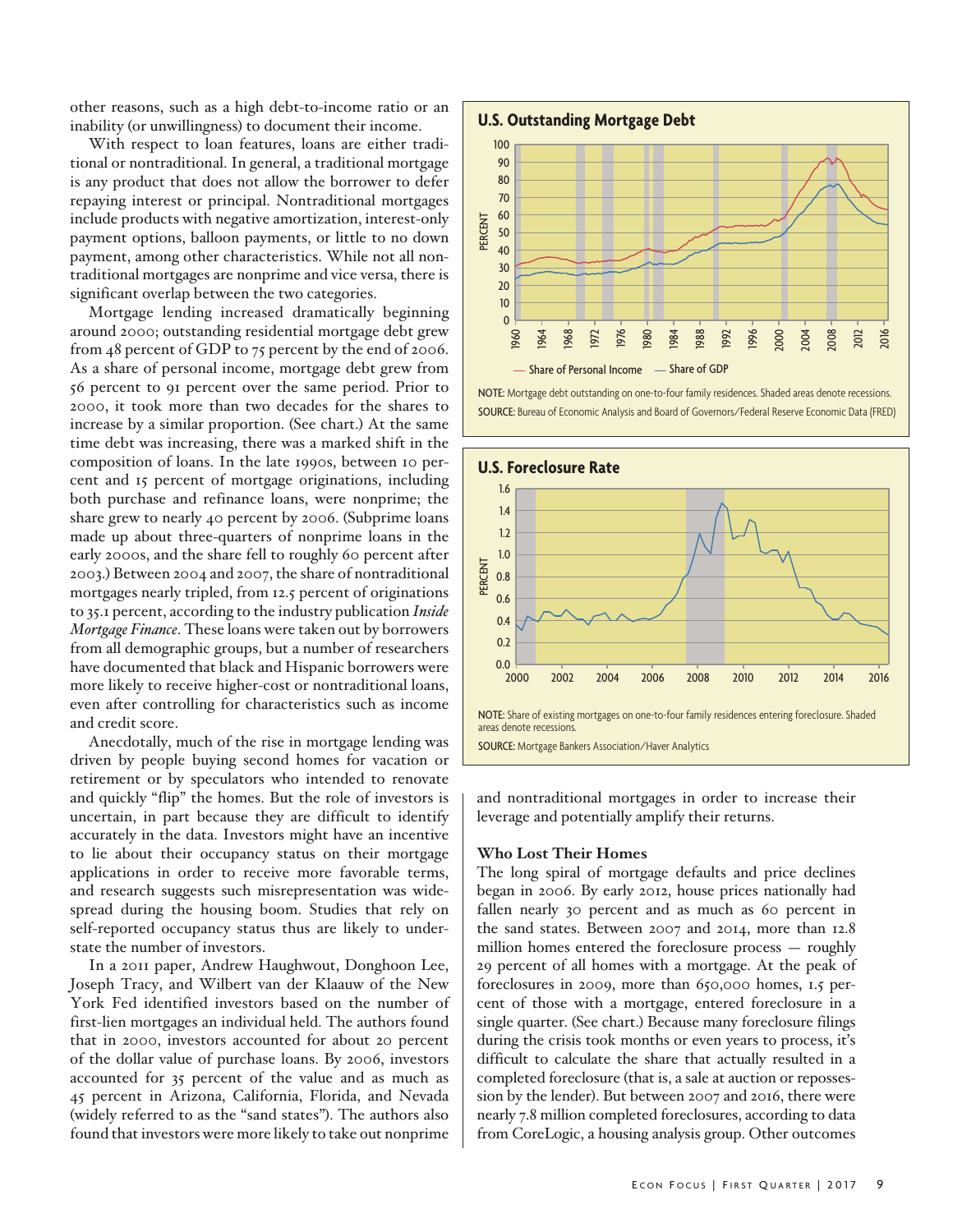might have been short sales, deeds in lieu of foreclosure, or loan modifications.

Initially, defaults were concentrated in the nonprime and nontraditional market segments. But as more homeowners became underwater on their mortgages and job losses increased, prime borrowers were affected as well. "The first wave of foreclosures was subprime mortgages blowing up," says Nela Richardson, chief economist for the national real estate brokerage Redfin and a former researcher at Harvard University's Joint Center for Housing Studies. "The second wave was the economic downturn. Borrowers were upside down on their loans and then they lost their jobs — and maybe their health insurance and their kids' college funds. It was a double or triple whammy."

All else equal, subprime borrowers were more than twice as likely to lose their homes to foreclosure or short sale, according to a 2015 paper by Fernando Ferreira and Joseph Gyourko of the University of Pennsylvania. But the authors also found that about twice as many prime borrowers as subprime borrowers wound up experiencing a foreclosure or short sale. That's because prime borrowers still made up the majority of the housing market despite the rise of subprime lending.

Black and Hispanic borrowers were more likely to enter foreclosure than white borrowers. Among borrowers who purchased homes between 2005 and 2008, nearly 8 percent of black and Hispanic borrowers had lost their homes to foreclosure by the end of 2009 versus 4.5 percent of white borrowers, according to a 2010 study by the Center for Responsible Lending, a consumer advocacy group. Blacks and Hispanics also were more likely to be seriously delinquent on their mortgages. The disparities became smaller, but did not disappear, after the researchers controlled for income levels. In a 2016 article, Ferreira, Patrick Bayer of Duke University, and Stephen Ross of the University of Connecticut also found significant racial and ethnic differences in mortgage outcomes, even between borrowers with similar credit scores and loan characteristics. The source of the disparity could be minorities' greater vulnerability to unemployment during economic downturns combined with the timing of their entry into the housing market.

Intuitively, investors should be more likely to default on their mortgages than owner-occupants, since "there's very little reason not to default on an investment property loan if it's offering a negative return," says Haughwout. "It's one thing to move your family if you're underwater that's very costly. But it's another thing entirely to let go of a property that's not a good investment."

The evidence on investors' propensity to default during the crisis is mixed, however. On the one hand, Ferreira and Gyourko found that investors were about as likely to experience a foreclosure or short sale as owner-occupants with similar loan types and amounts of leverage. On the other hand, Haughwout and his

fellow New York Fed economists found that investors' delinquency rates in the nonprime sector increased more rapidly than owner-occupants' rates, and that by 2008 investors' share of seriously delinquent nonprime mortgage debt exceeded their share of overall mortgage debt. Consistent with Ferreira and Gyourko, they also found that some of the difference between investor and non-investor delinquency rates was related to the fact that investors were more likely to take out loans with a greater initial risk of default, for example, because they were in the sand states or had higher leverage. But about half of the difference remained unexplained, which suggests investors might indeed have taken a more pragmatic approach to default than other homeowners with similar characteristics.

## **Bouncing Back?**

Homeowners who enter foreclosure take a serious hit to their credit. According to Fair Isaac Corp., the FICO score's developers, a borrower with a credit score of 780 usually can expect to drop between 140 and 160 points; one with a score of 680 can lose 85 to 105 points, assuming there are no other delinquencies. (Short sales, deed surrenders in lieu of foreclosure, and most loan modifications have a smaller but still substantial negative effect.) During the foreclosure crisis, however, borrowers who lost their homes experienced even larger declines — 175 points on average for prime borrowers, and 140 points on average for subprime borrowers according to a 2016 *Chicago Fed Letter* by Sharada Dharmasankar of the consulting group Willis Towers Watson and Bhashkar Mazumder of the Chicago Fed.

By law, many negative credit events, including foreclosure, are removed from individuals' credit records after seven years. In principle, then, borrowers who experienced a foreclosure in 2007 should have seen their credit scores recover in 2014 and successive waves of borrowers in the years following. In a 2015 report, the foreclosure analytics company RealtyTrac estimated that 7.3 million people would have their credit sufficiently repaired to buy homes over the next eight years. Other trade groups and analysts also calculated that millions of former homeowners would have the credit to become homeowners again in the coming years. That prompted speculation that a wave of "boomerang buyers" was poised to re-enter and reignite — the housing market. In the same report, RealtyTrac called these former homeowners "a massive wave of potential pent-up demand."

But history says not all those buyers are likely to come back. According to a 2016 study by CoreLogic, fewer than half of those who lost a home in 2000 or later have purchased new homes, even among those 16 years past a foreclosure.

The boomerang rate has been especially low so far for people who lost their homes during the crisis. A little over 30 percent of borrowers who lost their homes in 2000 had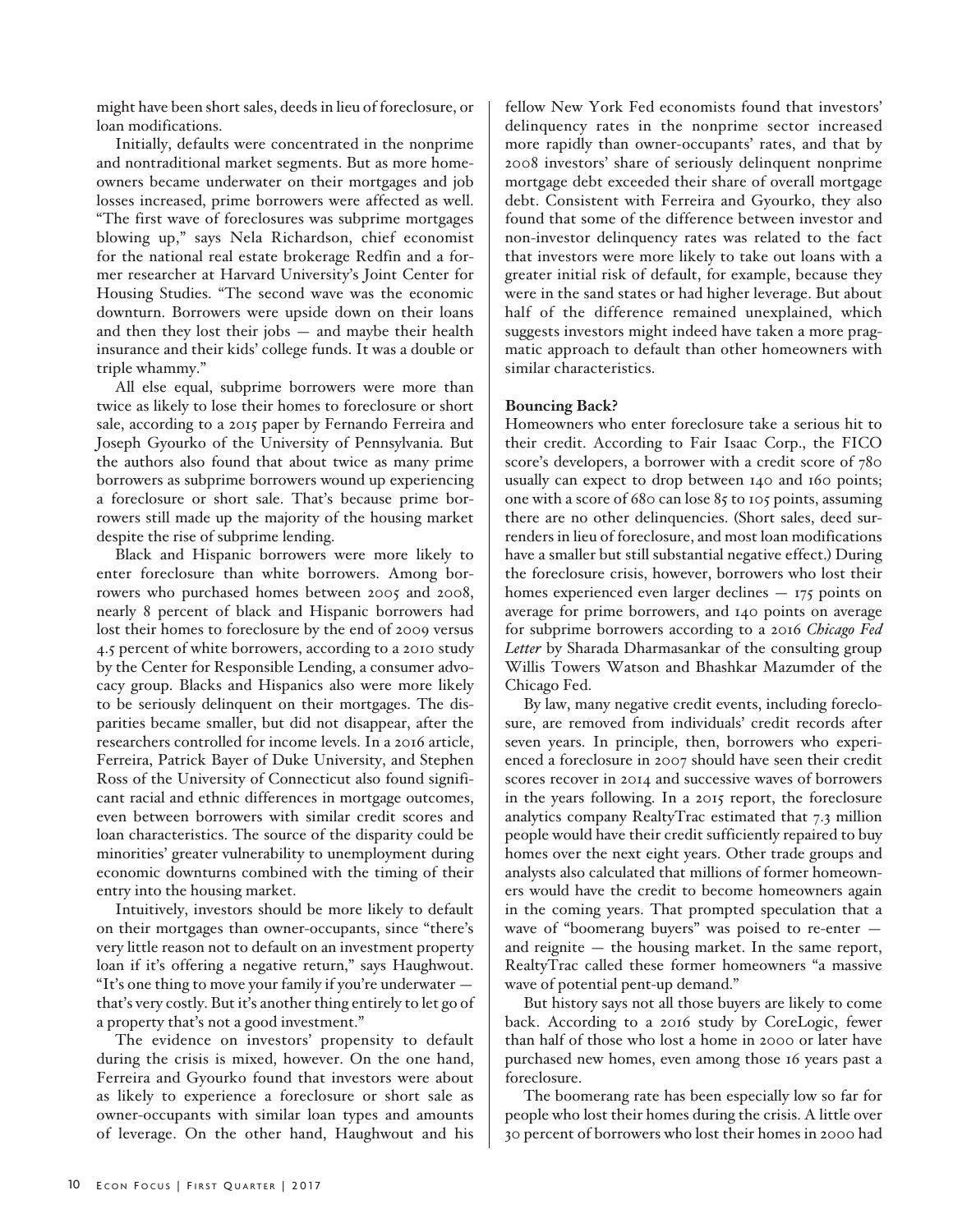purchased another home seven years after the event. But only about 15 percent to 20 percent of borrowers who lost a home between 2006 and 2008 had returned to the housing market after seven years. Dharmasankar and Mazumder found similar results. Within seven years of a foreclosure that occurred between 2000 and 2006, about 40 percent of prime borrowers and 30 percent of subprime borrowers had purchased another home. But among borrowers who experienced a foreclosure between 2007 and 2010, only 25 percent of prime borrowers and 17 percent of subprime borrowers were homeowners seven years later.

#### **Once Bitten, Twice Shy**

A variety of factors could explain why homeowners (both owner-occupants and investors) who experienced foreclosure during the most recent crisis have been slow to return to the housing market. First, foreclosure generally is not an isolated incident; consumers tend to have higher delinquency rates on other forms of credit after a foreclosure than they did before the foreclosure. "It's not very common that all your credit is fine except for the foreclosure," says Haughwout. "And once you've experienced a foreclosure, the interest rate increases on your other debt, and it becomes harder to keep up with. The foreclosure has a deleterious effect for years."

The foreclosure crisis and Great Recession might have been particularly damaging financially. At least through 2011, borrowers who lost their homes between 2007 and 2009 had higher delinquency rates on credit cards and auto loans than borrowers who lost their homes in the early 2000s, a similar length of time after the foreclosure, according to a 2010 paper by Cheryl Cooper and Kenneth Brevoort of the Consumer Financial Protection Bureau and subsequent research by Brevoort. Dharmasankar and Mazumder found that the credit scores of people who went through a foreclosure between 2007 and 2010 have been slower to recover than those who had a foreclosure between 2000 and 2006. Prime borrowers have been especially slow to regain their former scores since they have a higher score to return to.

As of 2016, previously foreclosed homeowners who had not returned to the housing market had significantly higher delinquency rates and lower credit scores than those who had returned, according to research by Michele Raneri of Experian. They also had higher delinquency rates than the U.S. average, which suggests continuing credit problems could be a hindrance for some former homeowners.

Tighter lending standards could also be preventing some people from re-entering the housing market. To the extent some borrowers were able to obtain larger or riskier mortgages during the boom than they would have at other times, that may reflect a prudent amount of risk-taking by lenders. Still, there might be some creditworthy borrowers who would like to purchase a home but cannot. Although mortgages currently are easier to obtain than they were in the

**"The market the boomerang buyers bought into the first time around doesn't exist anymore."** 

> — Nela Richardson chief economist at Redfin

years immediately following the crisis, when lenders drastically curtailed lending, mortgage credit during the first quarter of 2017 was only about one-half as available as it was in 2004, according to the Mortgage Bankers Association's Mortgage Credit Availability Index. In addition, many potential homebuyers perceive that they would be unable get a loan. According to the New York Fed's 2016 Survey of Consumer Expectations Housing Survey, nearly 70 percent of current renters thought it would be very difficult or somewhat difficult for them to obtain a mortgage.

"The market the boomerang buyers bought into the first time around doesn't exist anymore," says Richardson.

Some borrowers who could re-enter the housing market might not want to. Particularly for owner-occupants, research points to deep emotional scars from experiencing a foreclosure, which could affect one's willingness to purchase a home again. Also, many of the people who lost their homes during the crisis were first-time homebuyers, and there is some evidence the crisis altered their views about the prudence and benefits of homeownership, at least in the medium term. As of December 2014, the credit bureau TransUnion estimated that about 1.26 million previously foreclosed consumers had recovered enough financially to meet strict underwriting standards. Of them, only 42 percent had taken out a new mortgage.

Investors might be less sanguine about real estate as an investment strategy. Raneri also found that between 40 percent and 45 percent of investors (including second-home owners) who went through foreclosure between 2001 and 2006 returned to the market. The share for those who experienced a foreclosure between 2007 and 2010 was between 16 percent and 19 percent. (The lower share could reflect in part that 2010 foreclosures had not been erased from credit reports.) The number of people flipping houses is also significantly lower than it was during the boom. In 2005, more than 275,000 investors flipped 340,000 homes, or 8.2 percent of sales, according to ATTOM Data Solutions (which operates RealtyTrac). In 2016, 125,000 investors flipped fewer than 200,000 homes, or 5.7 percent of sales. That's a slight increase from 2015, but overall the number of homes flipped has been relatively flat since 2010.

By some measures, the housing market looks quite strong. In many areas of the country, house prices have rebounded to their 2006 peak and the length of time homes remain on the market has declined. But this in part is the